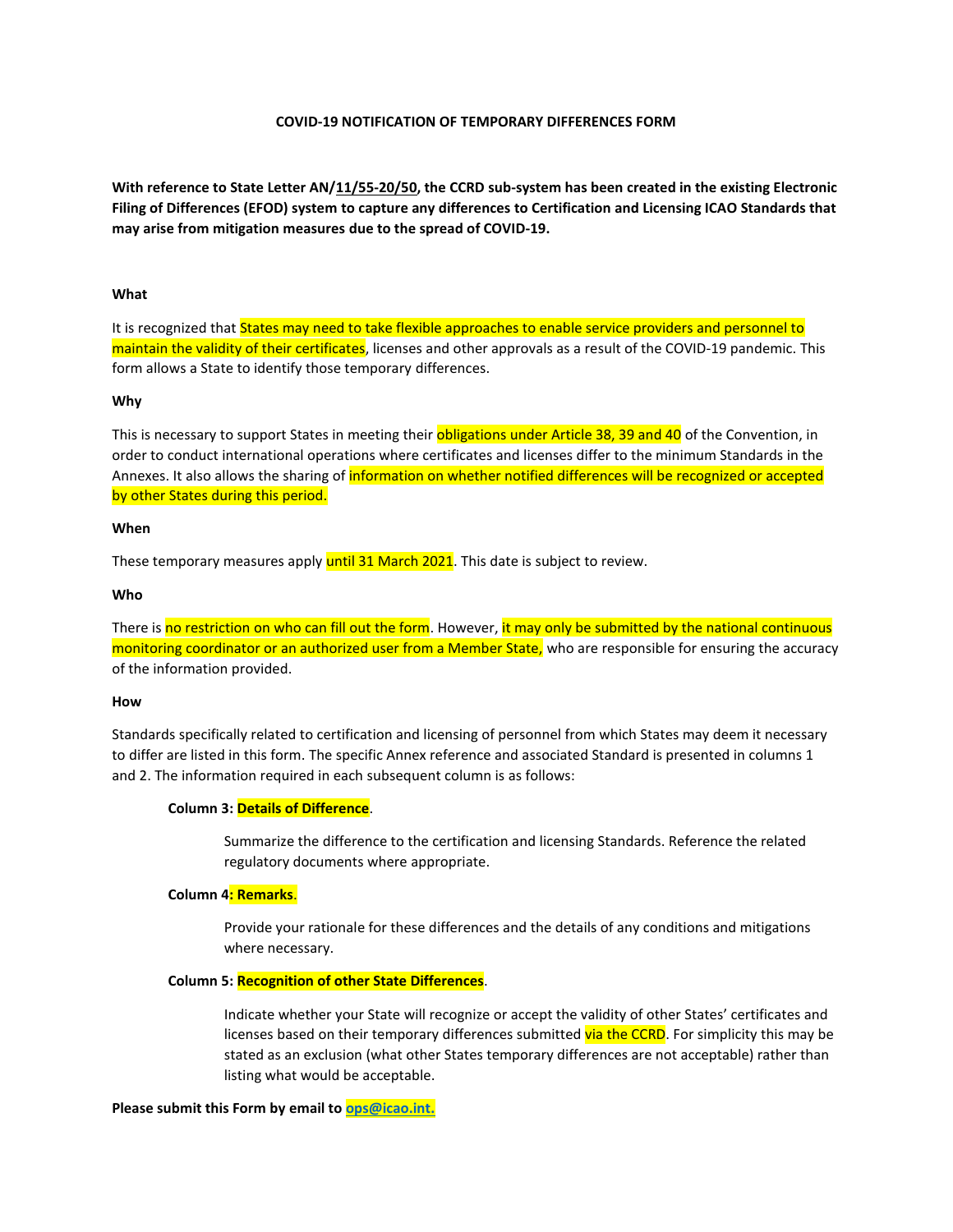| Annex                     | <b>Generic</b>                                                                 |                                                                       | Remarks - to include:                                                   |                                                                        |
|---------------------------|--------------------------------------------------------------------------------|-----------------------------------------------------------------------|-------------------------------------------------------------------------|------------------------------------------------------------------------|
| $\boldsymbol{\mathsf{g}}$ | <b>Alleviations measures</b>                                                   | <b>Details of Difference</b>                                          | a. Rationale                                                            | <b>Recognition of other State</b>                                      |
| Reference                 | <b>Annex Standard or Recommended Practice</b>                                  |                                                                       |                                                                         | <b>Differences</b>                                                     |
| <b>Number</b>             |                                                                                |                                                                       | b. Conditions/Mitigations                                               |                                                                        |
| Annex 1                   | 1.2.4.4.1 The period of validity of a                                          | <b>TEMPORARY DIFFERENCE BY</b>                                        | A risk analysis was developed                                           |                                                                        |
|                           | Medical Assessment may be extended, at                                         | COVID-19:                                                             | based on the Bow Tie tool, based                                        | The State of XXXXX                                                     |
| 1.2.4.4.1                 | the discretion of the Licensing Authority, up                                  |                                                                       | on this, it was decided to establish                                    | will recognize the validity of the                                     |
|                           | to 45 days.                                                                    | The State of XXXXX will extend<br>the period of validity of a Medical | some mitigation measures                                                | certificates of others States as well<br>as, the temporary differences |
|                           |                                                                                | Assessment up to 3 months                                             | It was decided to use a regional                                        | adopted, based on                                                      |
|                           | Note $-$ It is advisable to let the                                            | starting the 10 of March 2020                                         | strategy based on the possibility                                       | risk mitigation or alleviation                                         |
|                           | calendar day on which the Medical                                              |                                                                       | that we can return to a "Normal"<br>operations in a 3 months.           | measures taken by those States                                         |
|                           | Assessment expires remain constant year                                        |                                                                       |                                                                         |                                                                        |
|                           | after year by allowing the expiry date of the                                  |                                                                       | The State of XXXXX, prior to<br>issuing any extension of validity       |                                                                        |
|                           | current Medical Assessment to be the                                           |                                                                       | periods, will assess each                                               |                                                                        |
|                           | beginning of the new validity period under                                     |                                                                       | applicant's medical record                                              |                                                                        |
|                           | the proviso that the medical examination                                       |                                                                       | (carried out by the Civil<br>Aviation medical assessor),                |                                                                        |
|                           | takes place during the period of validity of                                   |                                                                       | in order to minimize as much                                            |                                                                        |
|                           | the current Medical Assessment but no more                                     |                                                                       | as possible any level of risk.                                          |                                                                        |
|                           | than 45 days before it expires.                                                |                                                                       | All personnel subject to the                                            |                                                                        |
|                           |                                                                                |                                                                       | exemption, have to carry an                                             |                                                                        |
|                           |                                                                                |                                                                       | attachment to the license and<br>medical certificate which refers       |                                                                        |
|                           |                                                                                |                                                                       | to the exemption granted.                                               |                                                                        |
|                           |                                                                                |                                                                       |                                                                         |                                                                        |
| Annex 1                   | 1.2.5.1.2 A Contracting State, having                                          | TEMPORARY DIFFERENCE BY<br>COVID-19:                                  | A risk analysis was developed<br>based on the Bow Tie tool, based       | The State of XXXXX                                                     |
|                           | issued a licence, shall ensure that other                                      |                                                                       | on this, it was decided to establish                                    | will recognize the validity of the                                     |
| 1.2.5.1.2                 | Contracting States are enabled to be                                           |                                                                       | some mitigation measures                                                | certificates of others States as well                                  |
|                           | satisfied as to the validity of the licence.                                   | The State of XXXXX will extend<br>the period of validity of a License | It was decided to use a regional                                        | as, the temporary differences<br>adopted, based on                     |
|                           |                                                                                | up to 3 months starting the 10 of                                     | strategy based on the possibility                                       | risk mitigation or alleviation                                         |
|                           | Note 1. - Until 2 November 2022,                                               | March 2020                                                            | that we can return to a "Normal"                                        | measures taken by those States                                         |
|                           | the maintenance of competency of flight<br>crew or remote flight crew members, |                                                                       | operations in a 3 months.                                               |                                                                        |
|                           | engaged in commercial air transport                                            |                                                                       | The rationale behind this                                               |                                                                        |
|                           | operations, may be satisfactorily established                                  |                                                                       | difference is the safety operational<br>measures needed due to COVID 19 |                                                                        |
|                           | by demonstration of skill during proficiency                                   |                                                                       | since most FSTD, training devices                                       |                                                                        |
|                           | flight checks completed in accordance with                                     |                                                                       | or ATOs are not available and                                           |                                                                        |
|                           | Annex 6.                                                                       |                                                                       | most air operators or providers<br>have suspended operations, it is     |                                                                        |
|                           |                                                                                |                                                                       |                                                                         |                                                                        |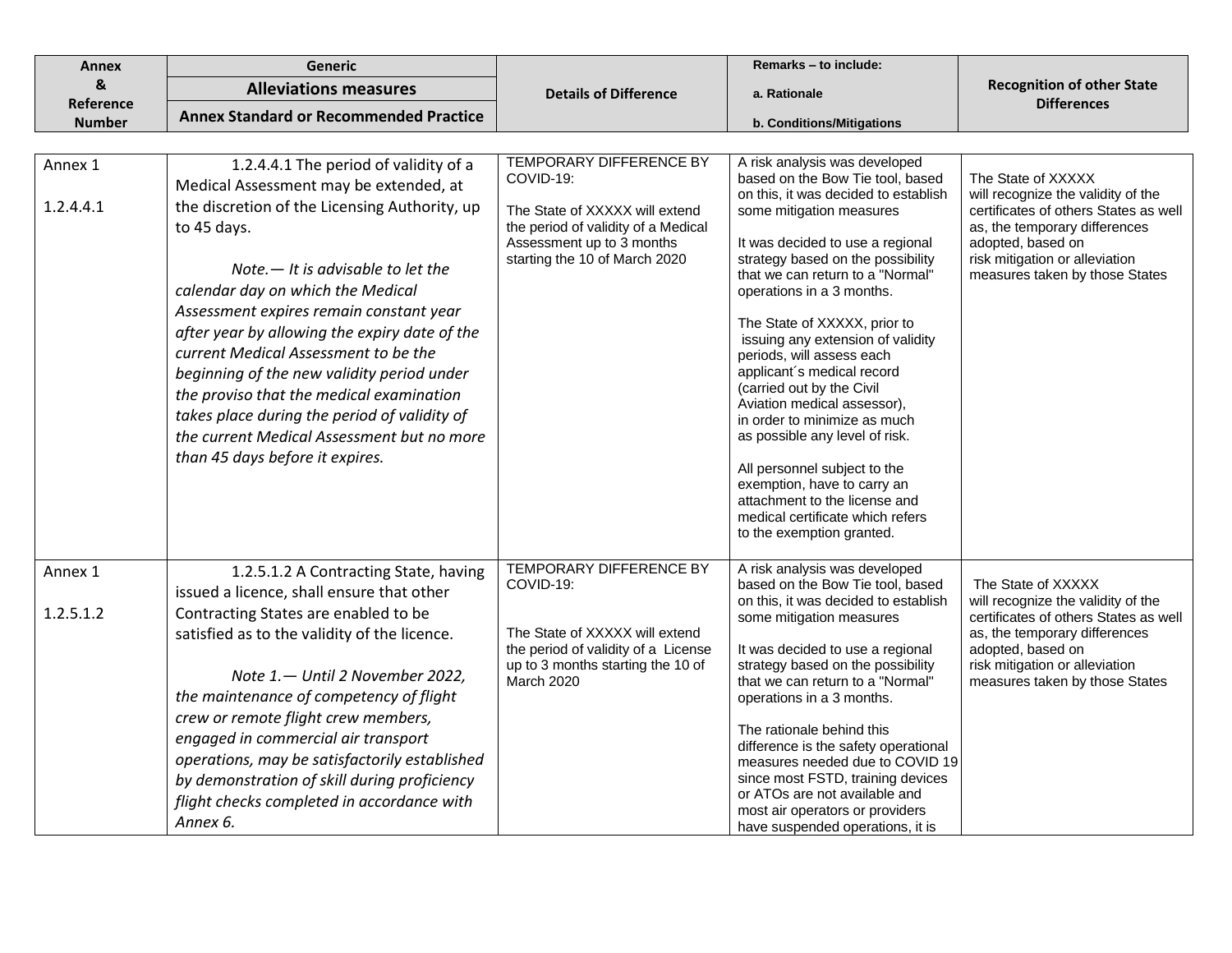| <b>Annex</b>  | Generic                                                                                                                                                                                                                                                                                                                                                                                                                                                                                                                                                                                                                                                                                                                                                                                                                                                                                                                                                                  |                              | Remarks - to include:                                                                                                                                                                                                                                                                                                                                                                                                                                                                                                                                                                                                                                                                                                                                                                                                                                                       |                                   |
|---------------|--------------------------------------------------------------------------------------------------------------------------------------------------------------------------------------------------------------------------------------------------------------------------------------------------------------------------------------------------------------------------------------------------------------------------------------------------------------------------------------------------------------------------------------------------------------------------------------------------------------------------------------------------------------------------------------------------------------------------------------------------------------------------------------------------------------------------------------------------------------------------------------------------------------------------------------------------------------------------|------------------------------|-----------------------------------------------------------------------------------------------------------------------------------------------------------------------------------------------------------------------------------------------------------------------------------------------------------------------------------------------------------------------------------------------------------------------------------------------------------------------------------------------------------------------------------------------------------------------------------------------------------------------------------------------------------------------------------------------------------------------------------------------------------------------------------------------------------------------------------------------------------------------------|-----------------------------------|
| &             | <b>Alleviations measures</b>                                                                                                                                                                                                                                                                                                                                                                                                                                                                                                                                                                                                                                                                                                                                                                                                                                                                                                                                             | <b>Details of Difference</b> | a. Rationale                                                                                                                                                                                                                                                                                                                                                                                                                                                                                                                                                                                                                                                                                                                                                                                                                                                                | <b>Recognition of other State</b> |
| Reference     | <b>Annex Standard or Recommended Practice</b>                                                                                                                                                                                                                                                                                                                                                                                                                                                                                                                                                                                                                                                                                                                                                                                                                                                                                                                            |                              |                                                                                                                                                                                                                                                                                                                                                                                                                                                                                                                                                                                                                                                                                                                                                                                                                                                                             | <b>Differences</b>                |
| <b>Number</b> |                                                                                                                                                                                                                                                                                                                                                                                                                                                                                                                                                                                                                                                                                                                                                                                                                                                                                                                                                                          |                              | b. Conditions/Mitigations                                                                                                                                                                                                                                                                                                                                                                                                                                                                                                                                                                                                                                                                                                                                                                                                                                                   |                                   |
|               |                                                                                                                                                                                                                                                                                                                                                                                                                                                                                                                                                                                                                                                                                                                                                                                                                                                                                                                                                                          |                              |                                                                                                                                                                                                                                                                                                                                                                                                                                                                                                                                                                                                                                                                                                                                                                                                                                                                             |                                   |
|               | Note 1. - As of 3 November 2022,<br>the maintenance of competency of flight<br>crew members, engaged in commercial air<br>transport operations, may be satisfactorily<br>established by demonstration of skill during<br>proficiency flight checks completed in<br>accordance with Annex 6.<br>Note 2. - Until 2 November 2022,<br>maintenance of competency may be<br>satisfactorily recorded in the operator's<br>records, or in the flight crew member's<br>personal log book or licence.<br>Note 2. - As of 3 November 2022,<br>maintenance of competency may be<br>satisfactorily recorded in the operator's<br>records, or in the flight crew or the remote<br>flight crew member's personal log book or<br>licence.<br>Note 3. - Until 2 November 2022,<br>flight crew members may, to the extent<br>deemed feasible by the State of Registry,<br>demonstrate their continuing competency in<br>FSTDs approved by that State.<br>Note 3. - As of 3 November 2022, |                              | not possible for license/certificate<br>holders to undergo checks or<br>assessments to re-validate<br>ratings/certificates at the moment.<br>If an organization is subject to this<br>exemption, the certificate holder by<br>means of their SMS (or other<br>means) must present a risk<br>assessment to demonstrate and<br>document how they will manage<br>the associated risk in relation with<br>the time extension granted and to<br>identify additional mitigation<br>measures to ensure the<br>effectiveness of safety risks<br>controls.<br>The State of XXXXX reserves the<br>right to approve or denied the<br>request based on the analysis of<br>the information provided by the<br>operator.<br>All personnel subject to the<br>exemption, have to carry an<br>attachment to the license and<br>medical certificate which refers<br>to the exemption granted. |                                   |
|               | flight crew and remote flight crew members                                                                                                                                                                                                                                                                                                                                                                                                                                                                                                                                                                                                                                                                                                                                                                                                                                                                                                                               |                              |                                                                                                                                                                                                                                                                                                                                                                                                                                                                                                                                                                                                                                                                                                                                                                                                                                                                             |                                   |
|               | may, to the extent deemed feasible by the                                                                                                                                                                                                                                                                                                                                                                                                                                                                                                                                                                                                                                                                                                                                                                                                                                                                                                                                |                              |                                                                                                                                                                                                                                                                                                                                                                                                                                                                                                                                                                                                                                                                                                                                                                                                                                                                             |                                   |
|               | State of Registry, or Licensing Authority of                                                                                                                                                                                                                                                                                                                                                                                                                                                                                                                                                                                                                                                                                                                                                                                                                                                                                                                             |                              |                                                                                                                                                                                                                                                                                                                                                                                                                                                                                                                                                                                                                                                                                                                                                                                                                                                                             |                                   |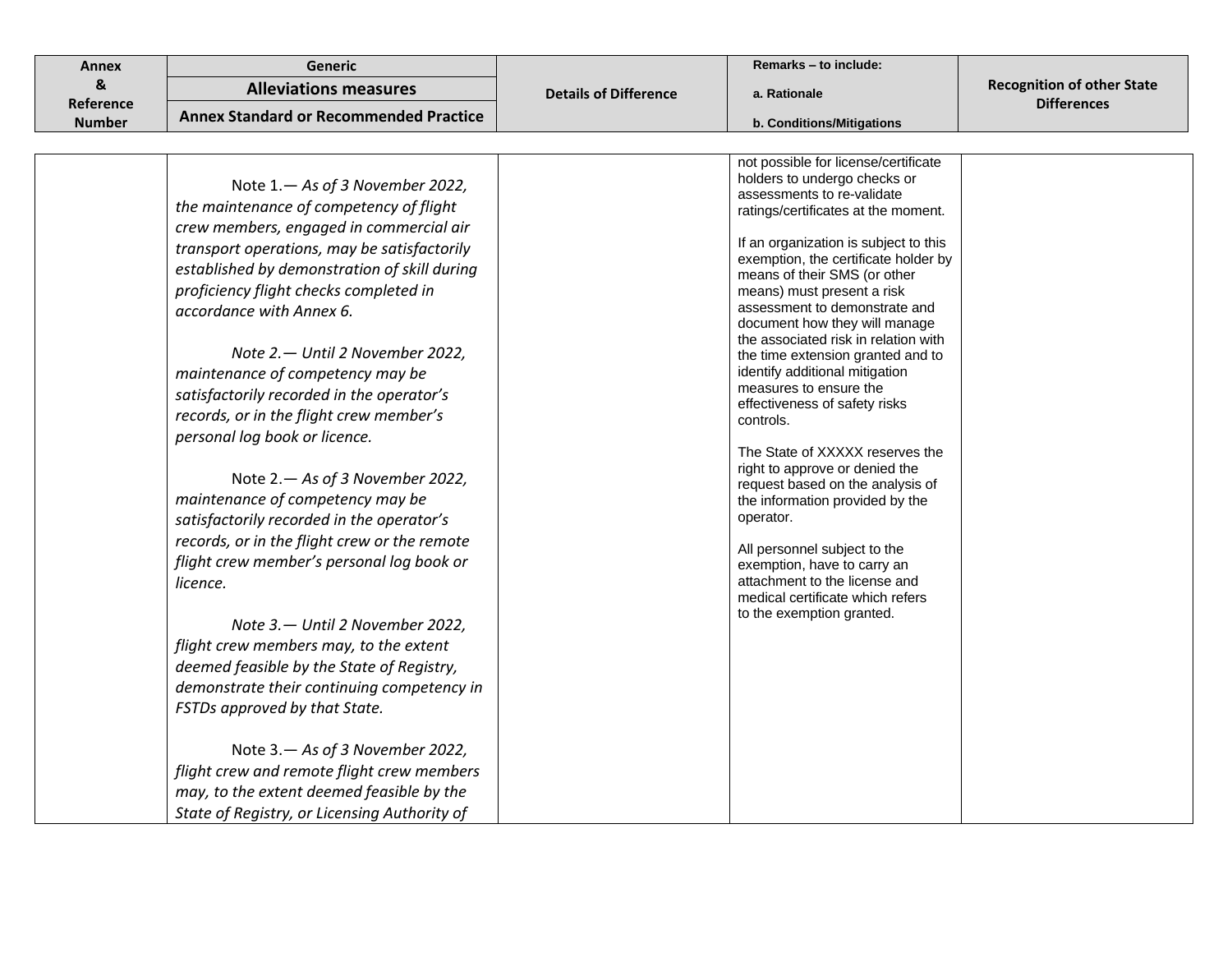| <b>Annex</b>              | <b>Generic</b>                                                                                                                                                                                                                                                                                                                                                                                                                                                                                                       |                                                                                                                                                                                                                                                                                                                                                                                | Remarks - to include:                                                                                                                                                                                                                                                                                                                                                                                                                                                                                                                                                                                                                                                                             |                                                                                                                                                                                                                             |
|---------------------------|----------------------------------------------------------------------------------------------------------------------------------------------------------------------------------------------------------------------------------------------------------------------------------------------------------------------------------------------------------------------------------------------------------------------------------------------------------------------------------------------------------------------|--------------------------------------------------------------------------------------------------------------------------------------------------------------------------------------------------------------------------------------------------------------------------------------------------------------------------------------------------------------------------------|---------------------------------------------------------------------------------------------------------------------------------------------------------------------------------------------------------------------------------------------------------------------------------------------------------------------------------------------------------------------------------------------------------------------------------------------------------------------------------------------------------------------------------------------------------------------------------------------------------------------------------------------------------------------------------------------------|-----------------------------------------------------------------------------------------------------------------------------------------------------------------------------------------------------------------------------|
| &                         | <b>Alleviations measures</b>                                                                                                                                                                                                                                                                                                                                                                                                                                                                                         | <b>Details of Difference</b>                                                                                                                                                                                                                                                                                                                                                   | a. Rationale                                                                                                                                                                                                                                                                                                                                                                                                                                                                                                                                                                                                                                                                                      | <b>Recognition of other State</b>                                                                                                                                                                                           |
| Reference                 | <b>Annex Standard or Recommended Practice</b>                                                                                                                                                                                                                                                                                                                                                                                                                                                                        |                                                                                                                                                                                                                                                                                                                                                                                |                                                                                                                                                                                                                                                                                                                                                                                                                                                                                                                                                                                                                                                                                                   | <b>Differences</b>                                                                                                                                                                                                          |
| <b>Number</b>             |                                                                                                                                                                                                                                                                                                                                                                                                                                                                                                                      |                                                                                                                                                                                                                                                                                                                                                                                | b. Conditions/Mitigations                                                                                                                                                                                                                                                                                                                                                                                                                                                                                                                                                                                                                                                                         |                                                                                                                                                                                                                             |
|                           | the State of the Operator, respectively,<br>demonstrate their continuing competency in<br>FSTDs approved by that State.<br>Note 4. - See the Manual of Criteria<br>for the Qualification of Flight Simulation<br>Training Devices (Doc 9625).<br>Note 5. - See the Manual of<br>Procedures for Establishment and<br>Management of a State's Personnel<br>Licensing System (Doc 9379) for guidance<br>material on the development of a risk<br>assessment process.                                                    |                                                                                                                                                                                                                                                                                                                                                                                |                                                                                                                                                                                                                                                                                                                                                                                                                                                                                                                                                                                                                                                                                                   |                                                                                                                                                                                                                             |
| Annex 6 Part 1<br>9.4.1.1 | 9.4 Qualifications<br>Note. - See the Manual of<br>Procedures for Establishment and<br>Management of a State's Personnel<br>Licensing System (Doc 9379) for guidance of<br>a general nature on cross-crew qualification,<br>mixed-fleet flying and cross-credit.<br>9.4.1 Recent experience - pilot-in-<br>command and co-pilot<br>9.4.1.1 The operator shall not assign<br>a pilot-in-command or a co-pilot to operate<br>at the flight controls of a type or variant of a<br>type of aeroplane during take-off and | <b>TEMPORARY DIFFERENCE BY</b><br>COVID-19: (2 options)<br>The State of XXXXX will extend<br>the validity of those who lose their<br>recent experience from April 1 to<br>on June 30, 2020, up to 3 additiona<br>months, and for those that their<br>recent experience expire from July<br>1 to September 30, 2020, the<br>State of XXXXX will grant an<br>additional 2 months | A risk analysis was developed<br>based on the Bow Tie tool, based<br>on this, it was decided to establish<br>some mitigation measures including<br>two options to give the operator<br>more flexibility<br>It was decided to use a regional<br>strategy based on the possibility<br>that we can return to a "Normal"<br>operations in a 3 months lapse and<br>another one in 6 months, hence the<br>options.<br>The operator must also develop by<br>means of their SMS a risk analysis<br>that allows them to identify<br>additional mitigation measures of<br>to ensure the effectiveness of<br>safety risks controls<br>Each certificate holder who wants<br>to use this extension period must | The State of XXXXX<br>will recognize the validity of the<br>certificates of others States as well<br>as, the temporary differences<br>adopted, based on<br>risk mitigation or alleviation<br>measures taken by those States |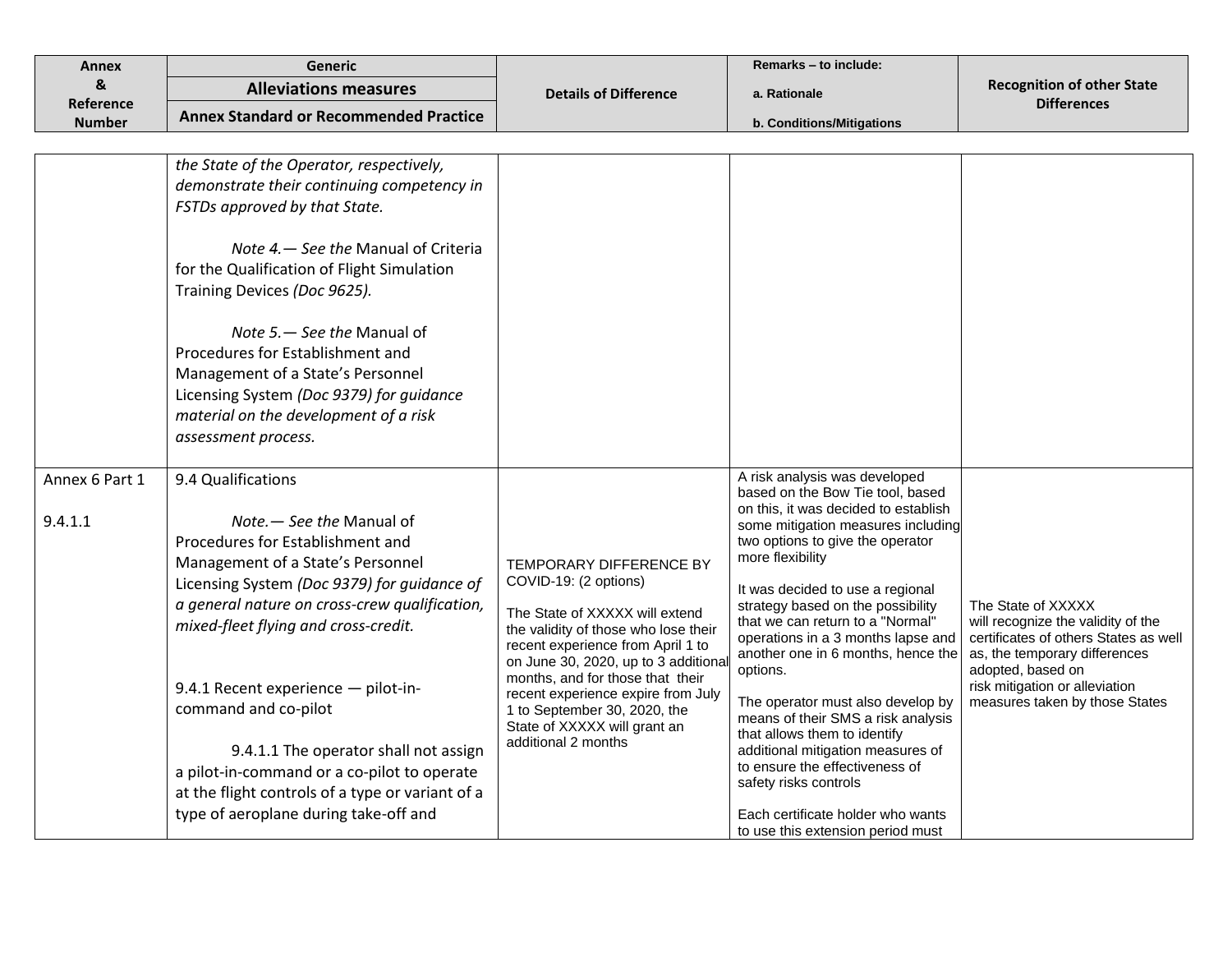| <b>Annex</b>   | Generic                                                                                                                                                                                                                                                                                                                                                                                                                                                                                                                                                                                                                                                                                                                                              |                                                                                                                                                                                                                                                                                                                                                      | Remarks - to include:                                                                                                                                                                                                                                                                                                                                                                                                                                                                                                                                                                                                                                                                                                                                                                                                                                                                     |                                                                                                                                                                                                                             |
|----------------|------------------------------------------------------------------------------------------------------------------------------------------------------------------------------------------------------------------------------------------------------------------------------------------------------------------------------------------------------------------------------------------------------------------------------------------------------------------------------------------------------------------------------------------------------------------------------------------------------------------------------------------------------------------------------------------------------------------------------------------------------|------------------------------------------------------------------------------------------------------------------------------------------------------------------------------------------------------------------------------------------------------------------------------------------------------------------------------------------------------|-------------------------------------------------------------------------------------------------------------------------------------------------------------------------------------------------------------------------------------------------------------------------------------------------------------------------------------------------------------------------------------------------------------------------------------------------------------------------------------------------------------------------------------------------------------------------------------------------------------------------------------------------------------------------------------------------------------------------------------------------------------------------------------------------------------------------------------------------------------------------------------------|-----------------------------------------------------------------------------------------------------------------------------------------------------------------------------------------------------------------------------|
| &              | <b>Alleviations measures</b>                                                                                                                                                                                                                                                                                                                                                                                                                                                                                                                                                                                                                                                                                                                         | <b>Details of Difference</b>                                                                                                                                                                                                                                                                                                                         | a. Rationale                                                                                                                                                                                                                                                                                                                                                                                                                                                                                                                                                                                                                                                                                                                                                                                                                                                                              | <b>Recognition of other State</b>                                                                                                                                                                                           |
| Reference      | <b>Annex Standard or Recommended Practice</b>                                                                                                                                                                                                                                                                                                                                                                                                                                                                                                                                                                                                                                                                                                        |                                                                                                                                                                                                                                                                                                                                                      |                                                                                                                                                                                                                                                                                                                                                                                                                                                                                                                                                                                                                                                                                                                                                                                                                                                                                           | <b>Differences</b>                                                                                                                                                                                                          |
| <b>Number</b>  |                                                                                                                                                                                                                                                                                                                                                                                                                                                                                                                                                                                                                                                                                                                                                      |                                                                                                                                                                                                                                                                                                                                                      | b. Conditions/Mitigations                                                                                                                                                                                                                                                                                                                                                                                                                                                                                                                                                                                                                                                                                                                                                                                                                                                                 |                                                                                                                                                                                                                             |
| Annex 6 Part 1 | landing unless that pilot has operated the<br>flight controls during at least three take-offs<br>and landings within the preceding 90 days<br>on the same type of aeroplane or in a flight<br>simulator approved for the purpose.<br>9.4.2 Recent experience - cruise relief pilot                                                                                                                                                                                                                                                                                                                                                                                                                                                                   |                                                                                                                                                                                                                                                                                                                                                      | demonstrate and document how<br>they will manage the associated<br>the risk in relation with the time<br>extension granted.<br>The State of XXXXX will publish<br>within its Ops Specs (in others) or<br>in another official document, a<br>temporary revision showing the<br>exemptions granted.<br>A risk analysis was developed<br>based on the Bow Tie tool, based                                                                                                                                                                                                                                                                                                                                                                                                                                                                                                                    |                                                                                                                                                                                                                             |
| 9.4.2.1        | 9.4.2.1 The operator shall not assign<br>a pilot to act in the capacity of cruise relief<br>pilot in a type or variant of a type of<br>aeroplane unless, within the preceding 90<br>days that pilot has either:<br>operated as a pilot-in-<br>a)<br>command, co-pilot or cruise relief pilot on<br>the same type of aeroplane; or<br>carried out flying skill<br>b)<br>refresher training including normal,<br>abnormal and emergency procedures<br>specific to cruise flight on the same type of<br>aeroplane or in a flight simulator approved<br>for the purpose, and has practised approach<br>and landing procedures, where the approach<br>and landing procedure practice may be<br>performed as the pilot who is not flying the<br>aeroplane. | TEMPORARY DIFFERENCE BY<br>COVID-19: (2 options)<br>For those who lose their<br>recent experience from April 1 to<br>on June 30, 2020, the State grants<br>a 3 month additional extension,<br>and for those that their recent<br>experience expire from July 1 to<br>September 30, 2020, the State of<br>XXXXX will grant an<br>additional 2 months. | on this, it was decided to establish<br>some mitigation measures including<br>two options to give the operator<br>more flexibility<br>It was decided to use a strategy<br>based on the possibility<br>that we can return to a "Normal"<br>operations in a 3 months lapse and<br>another one of 2 months after the<br>first lapse, hence the two options.<br>The operator must also develop by<br>means of their SMS a risk analysis<br>that allows them to identify<br>additional mitigation measures of<br>to ensure the effectiveness of<br>safety risks controls<br>Each certificate holder who wants<br>to use this extension period must<br>demonstrate and document how<br>they will manage the associated<br>the risk in relation with the time<br>extension granted.<br>The State of XXXXX will publish<br>within its Ops Specs (in others) or<br>in another official document, a | The State of XXXXX<br>will recognize the validity of the<br>certificates of others States as well<br>as, the temporary differences<br>adopted, based on<br>risk mitigation or alleviation<br>measures taken by those States |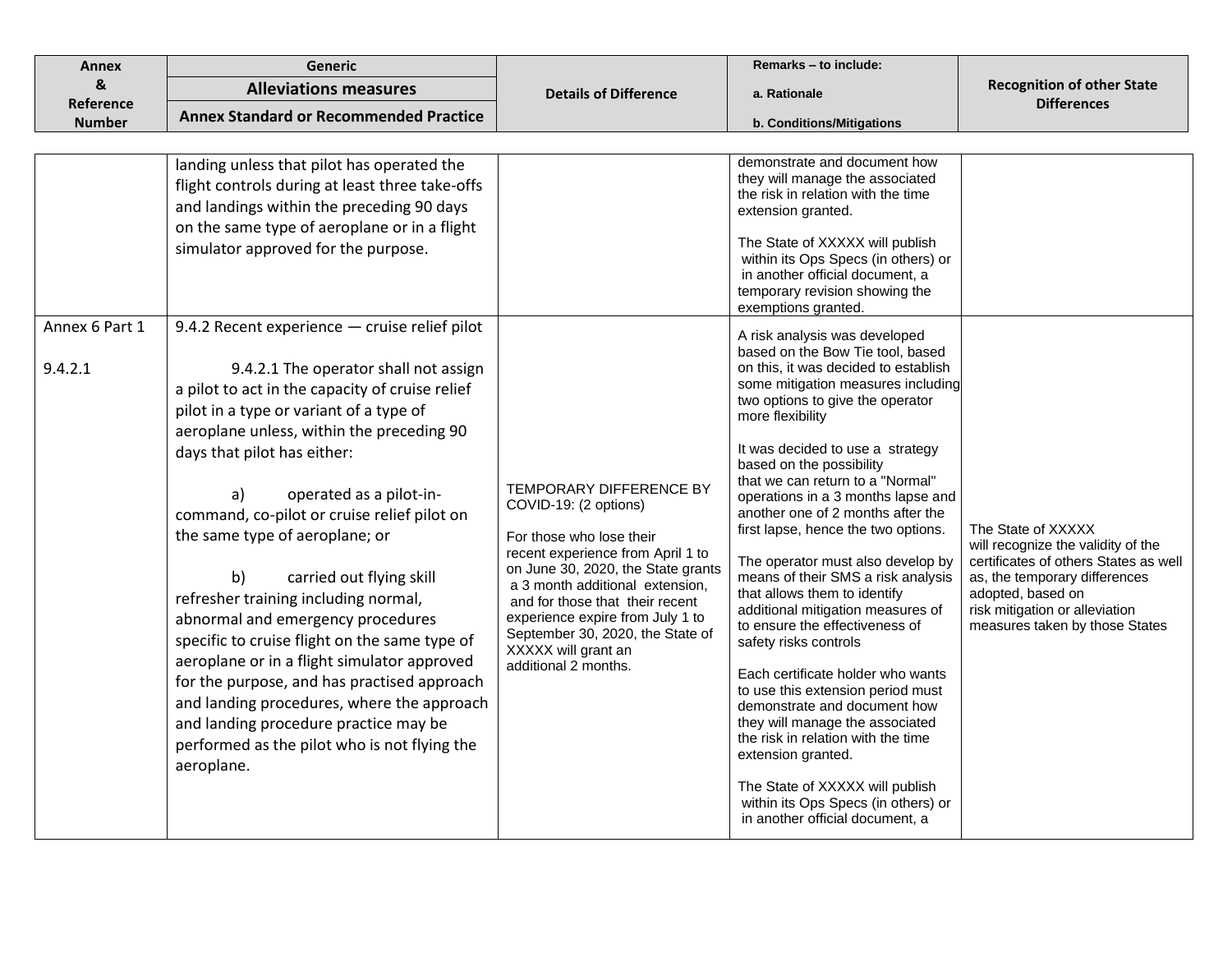| <b>Annex</b>               | <b>Generic</b>                                                                                                                                                                                                                                                                                                                                                                                                                                                                                                                                                                                                                                                                                                                                                                                                                                                                                                                                                                        |                                                                                                                                                                                                                                                                                                                                                                                                                                                                                                                                                                   | Remarks - to include:                                                                                                                                                                                                                                                                                                                                                                                                                                                                                                                                                                                                                                                                                                                                                                                                                                                                                                                                                                                                                                                                                                                                                                                                    |                                                                                                                                                                                                                             |
|----------------------------|---------------------------------------------------------------------------------------------------------------------------------------------------------------------------------------------------------------------------------------------------------------------------------------------------------------------------------------------------------------------------------------------------------------------------------------------------------------------------------------------------------------------------------------------------------------------------------------------------------------------------------------------------------------------------------------------------------------------------------------------------------------------------------------------------------------------------------------------------------------------------------------------------------------------------------------------------------------------------------------|-------------------------------------------------------------------------------------------------------------------------------------------------------------------------------------------------------------------------------------------------------------------------------------------------------------------------------------------------------------------------------------------------------------------------------------------------------------------------------------------------------------------------------------------------------------------|--------------------------------------------------------------------------------------------------------------------------------------------------------------------------------------------------------------------------------------------------------------------------------------------------------------------------------------------------------------------------------------------------------------------------------------------------------------------------------------------------------------------------------------------------------------------------------------------------------------------------------------------------------------------------------------------------------------------------------------------------------------------------------------------------------------------------------------------------------------------------------------------------------------------------------------------------------------------------------------------------------------------------------------------------------------------------------------------------------------------------------------------------------------------------------------------------------------------------|-----------------------------------------------------------------------------------------------------------------------------------------------------------------------------------------------------------------------------|
| &                          | <b>Alleviations measures</b>                                                                                                                                                                                                                                                                                                                                                                                                                                                                                                                                                                                                                                                                                                                                                                                                                                                                                                                                                          | <b>Details of Difference</b>                                                                                                                                                                                                                                                                                                                                                                                                                                                                                                                                      | a. Rationale                                                                                                                                                                                                                                                                                                                                                                                                                                                                                                                                                                                                                                                                                                                                                                                                                                                                                                                                                                                                                                                                                                                                                                                                             | <b>Recognition of other State</b><br><b>Differences</b>                                                                                                                                                                     |
| Reference<br><b>Number</b> | <b>Annex Standard or Recommended Practice</b>                                                                                                                                                                                                                                                                                                                                                                                                                                                                                                                                                                                                                                                                                                                                                                                                                                                                                                                                         |                                                                                                                                                                                                                                                                                                                                                                                                                                                                                                                                                                   | b. Conditions/Mitigations                                                                                                                                                                                                                                                                                                                                                                                                                                                                                                                                                                                                                                                                                                                                                                                                                                                                                                                                                                                                                                                                                                                                                                                                |                                                                                                                                                                                                                             |
|                            |                                                                                                                                                                                                                                                                                                                                                                                                                                                                                                                                                                                                                                                                                                                                                                                                                                                                                                                                                                                       |                                                                                                                                                                                                                                                                                                                                                                                                                                                                                                                                                                   |                                                                                                                                                                                                                                                                                                                                                                                                                                                                                                                                                                                                                                                                                                                                                                                                                                                                                                                                                                                                                                                                                                                                                                                                                          |                                                                                                                                                                                                                             |
|                            |                                                                                                                                                                                                                                                                                                                                                                                                                                                                                                                                                                                                                                                                                                                                                                                                                                                                                                                                                                                       |                                                                                                                                                                                                                                                                                                                                                                                                                                                                                                                                                                   | temporary revision showing the<br>exemptions granted.                                                                                                                                                                                                                                                                                                                                                                                                                                                                                                                                                                                                                                                                                                                                                                                                                                                                                                                                                                                                                                                                                                                                                                    |                                                                                                                                                                                                                             |
| Annex 6 Part 1<br>9.4.4.1  | 9.4.4 Pilot proficiency checks<br>9.4.4.1 The operator shall ensure<br>that piloting technique and the ability to<br>execute emergency procedures is checked in<br>such a way as to demonstrate the pilot's<br>competence on each type or variant of a<br>type of aeroplane. Where the operation may<br>be conducted under instrument flight rules,<br>the operator shall ensure that the pilot's<br>competence to comply with such rules is<br>demonstrated to either a check pilot of the<br>operator or to a representative of the State<br>of the Operator. Such checks shall be<br>performed twice within any period of one<br>year. Any two such checks which are similar<br>and which occur within a period of four<br>consecutive months shall not alone satisfy<br>this requirement.<br>Note 1. $-$ Flight simulation training<br>devices approved by the State of the<br>Operator may be used for those parts of the<br>checks for which they are specifically<br>approved. | <b>TEMPORARY DIFFERENCE B</b><br>COVID-19:<br>(2 options) For those who<br>lose their competence from<br>April 1 to June 30, 2020, the<br>State will grant an additional 3<br>month extension, the pilot<br>must also perform 3<br>takeoffs and 3 landings<br>before the first flight with<br>passengers and for those who<br>their OPC expires from July 1<br>to September 30, 2020,<br>the State will grant 1 additional<br>month. The pilot needs also to<br>perform at least 3 takeoffs<br>and landings or a 2 hour<br>training in a simulator type C or<br>D | A risk analysis was developed<br>based on the Bow Tie tool, based<br>on this, it was decided to establish<br>some mitigation measures including<br>two options to give the operator<br>more flexibility<br>It was decided to use a regional<br>strategy based on the possibility<br>that we can return to "Normal"<br>operations in a 3 months lapse and<br>another one of 2 months after the<br>first lapse, hence the two options.<br>Regarding the proficiency checks,<br>we took into account some risk<br>analysis that presented us with<br>some difficulties that<br>operators will face at this time, such<br>as; unable to perform OPC due to<br>unavailability of Inspectors or access<br>to training facilities in foreign<br>countries, also some worries about<br>training environments such as<br>simulators that could expose<br>even more the training pilots.<br>In addition, inspectors of the<br>CAAs also could not have also<br>access to these training centers<br>and they would lose also their your<br>competence.<br>Each certificate holder who wants<br>to use this extension must<br>demonstrate and document how<br>the potential risk associated with<br>the extension of the time period | The State of XXXXX<br>will recognize the validity of the<br>certificates of others States as well<br>as, the temporary differences<br>adopted, based on<br>risk mitigation or alleviation<br>measures taken by those States |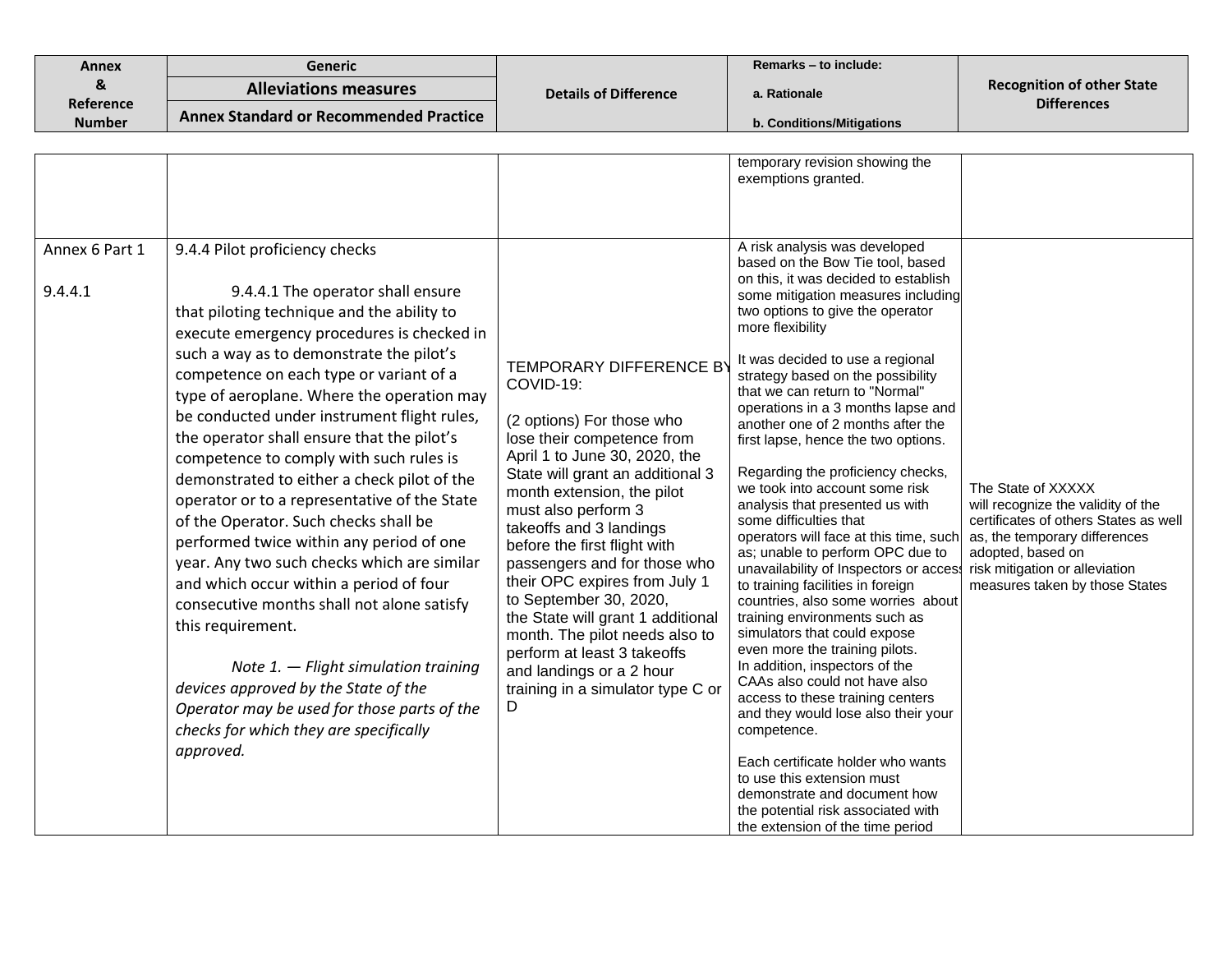| <b>Annex</b>               | Generic                                                                                                                                                                                                                                                                                                                            |                                                                                                                                                                                                                                                                                                                                                                    | Remarks - to include:                                                                                                                                                                                                                                                                                                                                                                                                                                                                                                                                                                                                      |                                                                                                                                                                                                                             |
|----------------------------|------------------------------------------------------------------------------------------------------------------------------------------------------------------------------------------------------------------------------------------------------------------------------------------------------------------------------------|--------------------------------------------------------------------------------------------------------------------------------------------------------------------------------------------------------------------------------------------------------------------------------------------------------------------------------------------------------------------|----------------------------------------------------------------------------------------------------------------------------------------------------------------------------------------------------------------------------------------------------------------------------------------------------------------------------------------------------------------------------------------------------------------------------------------------------------------------------------------------------------------------------------------------------------------------------------------------------------------------------|-----------------------------------------------------------------------------------------------------------------------------------------------------------------------------------------------------------------------------|
| &                          | <b>Alleviations measures</b>                                                                                                                                                                                                                                                                                                       | <b>Details of Difference</b>                                                                                                                                                                                                                                                                                                                                       | a. Rationale                                                                                                                                                                                                                                                                                                                                                                                                                                                                                                                                                                                                               | <b>Recognition of other State</b>                                                                                                                                                                                           |
| Reference<br><b>Number</b> | <b>Annex Standard or Recommended Practice</b>                                                                                                                                                                                                                                                                                      |                                                                                                                                                                                                                                                                                                                                                                    | b. Conditions/Mitigations                                                                                                                                                                                                                                                                                                                                                                                                                                                                                                                                                                                                  | <b>Differences</b>                                                                                                                                                                                                          |
|                            |                                                                                                                                                                                                                                                                                                                                    |                                                                                                                                                                                                                                                                                                                                                                    |                                                                                                                                                                                                                                                                                                                                                                                                                                                                                                                                                                                                                            |                                                                                                                                                                                                                             |
|                            | Note 2. - See the Manual of Criteria<br>for the Qualification of Flight Simulation<br>Training Devices (Doc 9625).                                                                                                                                                                                                                 |                                                                                                                                                                                                                                                                                                                                                                    | will be evaluated and mitigated.<br>The operator must also develop by<br>means of their SMS a risk analysis<br>that allows them to identify<br>additional mitigation measures of<br>to ensure the effectiveness of<br>safety risks controls<br>Each certificate holder who wants<br>to use this extension period must<br>demonstrate and document how<br>they will manage the associated<br>the risk in relation with the time<br>extension granted.<br>The State of XXXXX will publish<br>within its Ops Specs (in others) or<br>in another official document, a<br>temporary revision showing the<br>exemptions granted. |                                                                                                                                                                                                                             |
| Annex 6 Part 2<br>3.9.4.2  | 3.9.4.2 Recent experience - pilot-in-<br>command<br>The operator shall not assign a pilot to act as<br>pilot-in-command of an aeroplane unless<br>that pilot has made at least three take-offs<br>and landings within the preceding 90 days<br>on the same type of aeroplane or in a flight<br>simulator approved for the purpose. | TEMPORARY DIFFERENCE BY<br>COVID-19: (2 options)<br>The State of XXXXX will extend<br>the validity of those who lose their<br>recent experience from April 1 to<br>on June 30, 2020, an additional 3<br>months, and for those<br>who lost their recent experience<br>from July 1 to September 30, 2020,<br>the State of XXXXX will grant an<br>additional 2 months | A risk analysis was developed<br>based on the Bow Tie tool, based<br>on this, it was decided to establish<br>some mitigation measures including<br>two options to give the operator<br>more flexibility<br>It was decided to use a regional<br>strategy based on 60 or 30 days<br>extension depending on the<br>expiration date for the executive<br>and general aviation.<br>Each owner or pilot must<br>establish additional measures or<br>mitigations to help ensure<br>the effectiveness of the safety<br>controls and additional risk                                                                                | The State of XXXXX<br>will recognize the validity of the<br>certificates of others States as well<br>as, the temporary differences<br>adopted, based on<br>risk mitigation or alleviation<br>measures taken by those States |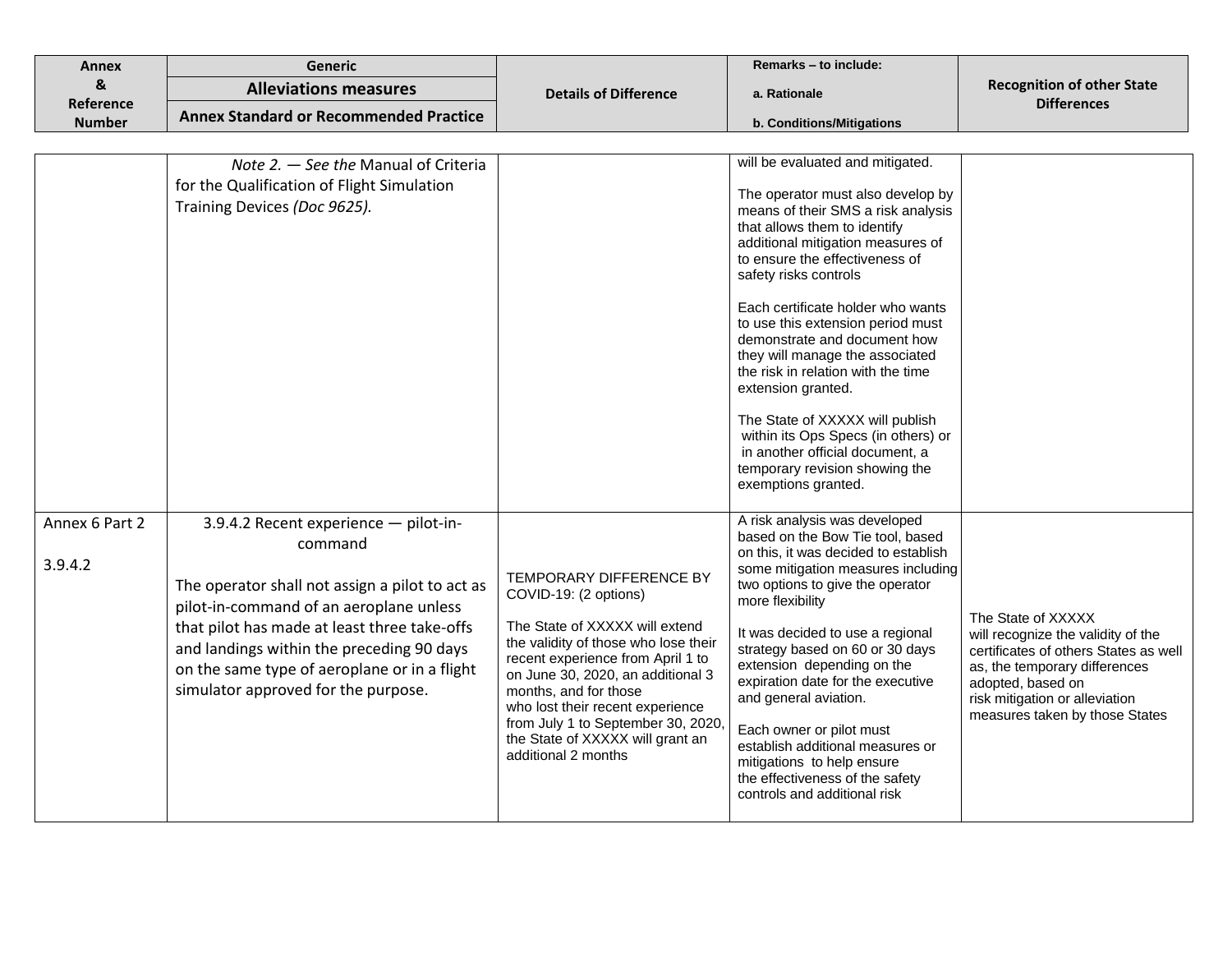| <b>Annex</b>               | <b>Generic</b>                                                                                                                                                                                                                                                                                                                                                                                                                                                                                                                                                        |                                                                                                                                                                                                                                                                                                                                                                                     | Remarks - to include:                                                                                                                                                                                                                                                                                                                                                                                                                                                                                                                                                                                                                                                                                                                                       |                                                                                                                                                                                                                             |
|----------------------------|-----------------------------------------------------------------------------------------------------------------------------------------------------------------------------------------------------------------------------------------------------------------------------------------------------------------------------------------------------------------------------------------------------------------------------------------------------------------------------------------------------------------------------------------------------------------------|-------------------------------------------------------------------------------------------------------------------------------------------------------------------------------------------------------------------------------------------------------------------------------------------------------------------------------------------------------------------------------------|-------------------------------------------------------------------------------------------------------------------------------------------------------------------------------------------------------------------------------------------------------------------------------------------------------------------------------------------------------------------------------------------------------------------------------------------------------------------------------------------------------------------------------------------------------------------------------------------------------------------------------------------------------------------------------------------------------------------------------------------------------------|-----------------------------------------------------------------------------------------------------------------------------------------------------------------------------------------------------------------------------|
| &                          | <b>Alleviations measures</b>                                                                                                                                                                                                                                                                                                                                                                                                                                                                                                                                          | <b>Details of Difference</b>                                                                                                                                                                                                                                                                                                                                                        | a. Rationale                                                                                                                                                                                                                                                                                                                                                                                                                                                                                                                                                                                                                                                                                                                                                | <b>Recognition of other State</b>                                                                                                                                                                                           |
| Reference<br><b>Number</b> | <b>Annex Standard or Recommended Practice</b>                                                                                                                                                                                                                                                                                                                                                                                                                                                                                                                         |                                                                                                                                                                                                                                                                                                                                                                                     | b. Conditions/Mitigations                                                                                                                                                                                                                                                                                                                                                                                                                                                                                                                                                                                                                                                                                                                                   | <b>Differences</b>                                                                                                                                                                                                          |
|                            |                                                                                                                                                                                                                                                                                                                                                                                                                                                                                                                                                                       |                                                                                                                                                                                                                                                                                                                                                                                     |                                                                                                                                                                                                                                                                                                                                                                                                                                                                                                                                                                                                                                                                                                                                                             |                                                                                                                                                                                                                             |
| Annex 6 Part 2<br>3.9.4.3  | 3.9.4.3 Recent experience - co-pilot<br>The operator shall not assign a co-pilot<br>to operate at the flight controls of an<br>aeroplane during take-off and landing<br>unless that pilot has made at least three<br>take-offs and landings within the<br>preceding 90 days on the same type of<br>aeroplane or in a flight simulator<br>approved for the purpose.                                                                                                                                                                                                    | TEMPORARY DIFFERENCE BY<br>COVID-19: (2 options)<br>The State of XXXXX will extend<br>the validity of those who lose their<br>recent experience from April 1 to<br>on June 30, 2020, an additional 3<br>months, and for those<br>who lost their recent experience<br>from July 1 to September 30, 2020,<br>the State of XXXXX will grant an<br>additional 2 months                  | A risk analysis was developed<br>based on the Bow Tie tool, based<br>on this, it was decided to establish<br>some mitigation measures including<br>two options to give the operator<br>more flexibility<br>It was decided to use a regional<br>strategy based on 90 or 60 days<br>extension depending on the<br>expiration date for the executive<br>and general aviation.<br>Each owner or pilot must<br>establish additional measures or<br>mitigations to help ensure<br>the effectiveness of the safety<br>controls and additional risk                                                                                                                                                                                                                 | The State of XXXXX<br>will recognize the validity of the<br>certificates of others States as well<br>as, the temporary differences<br>adopted, based on<br>risk mitigation or alleviation<br>measures taken by those States |
| Annex 6 Part 3<br>7.4.1.1  | 7.4 Qualifications<br>Note. - See the Manual of<br>Procedures for Establishment and<br>Management of a State's Personnel<br>Licensing System (Doc 9379) for guidance of<br>a general nature on cross-crew qualification,<br>mixed-fleet flying and cross-credit.<br>7.4.1 Recent experience - pilot-in-<br>command and co-pilot<br>7.4.1.1 The operator shall not assign<br>a pilot-in-command or a co-pilot to operate<br>at the flight controls of a type or variant of a<br>type of a helicopter during take-off and<br>landing unless that pilot has operated the | <b>TEMPORARY DIFFERENCE BY</b><br>COVID-19: (2 options)<br>The State of XXXXX will extend<br>the validity of those who lose their<br>recent experience from April 1 to<br>June 30, 2020, an additional 3<br>months extension, and for those<br>that their recent experience expire<br>from July 1 to September 30, 2020,<br>the State of XXXXX will grant an<br>additional 2 months | A risk analysis was developed<br>based on the Bow Tie tool, based<br>on this, it was decided to establish<br>some mitigation measures including<br>two options to give the operator<br>more flexibility<br>It was decided to use a regional<br>strategy based on the possibility<br>that we can return to a "Normal"<br>operations in a 3 months lapse and<br>another one of 2 months after the<br>first lapse, hence the two options.<br>The operator must also develop by<br>means of their SMS a risk analysis<br>that allows them to identify<br>additional mitigation measures of<br>to ensure the effectiveness of<br>safety risks controls<br>Each certificate holder who wants<br>to use this extension period must<br>demonstrate and document how | The State of XXXXX<br>will recognize the validity of the<br>certificates of others States as well<br>as, the temporary differences<br>adopted, based on<br>risk mitigation or alleviation<br>measures taken by those States |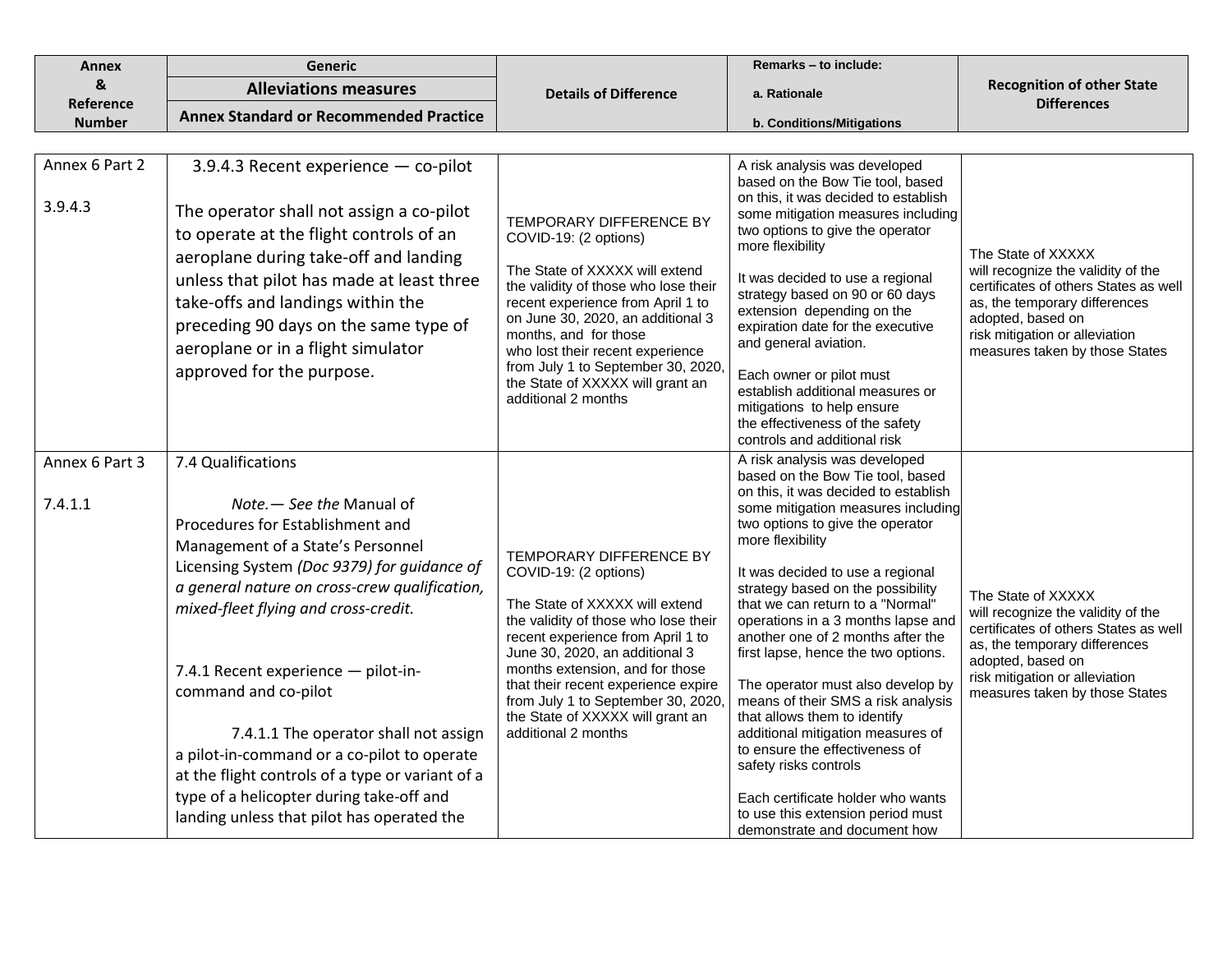| <b>Annex</b>              | <b>Generic</b>                                                                                                                                                                                                                                                                                                                                                                                                                                                                                                                                                                                                                                                                                                                                                                                                                                                                                                                                                |                                                                                                                                                                                                                                                                                                                                                                                                                                                                                                                                                                             | Remarks - to include:                                                                                                                                                                                                                                                                                                                                                                                                                                                                                                                                                                                                                                                                                                                                                                                                                                                                                                                                                                                                 |                                                                                                                                                                                                                             |
|---------------------------|---------------------------------------------------------------------------------------------------------------------------------------------------------------------------------------------------------------------------------------------------------------------------------------------------------------------------------------------------------------------------------------------------------------------------------------------------------------------------------------------------------------------------------------------------------------------------------------------------------------------------------------------------------------------------------------------------------------------------------------------------------------------------------------------------------------------------------------------------------------------------------------------------------------------------------------------------------------|-----------------------------------------------------------------------------------------------------------------------------------------------------------------------------------------------------------------------------------------------------------------------------------------------------------------------------------------------------------------------------------------------------------------------------------------------------------------------------------------------------------------------------------------------------------------------------|-----------------------------------------------------------------------------------------------------------------------------------------------------------------------------------------------------------------------------------------------------------------------------------------------------------------------------------------------------------------------------------------------------------------------------------------------------------------------------------------------------------------------------------------------------------------------------------------------------------------------------------------------------------------------------------------------------------------------------------------------------------------------------------------------------------------------------------------------------------------------------------------------------------------------------------------------------------------------------------------------------------------------|-----------------------------------------------------------------------------------------------------------------------------------------------------------------------------------------------------------------------------|
| &                         | <b>Alleviations measures</b>                                                                                                                                                                                                                                                                                                                                                                                                                                                                                                                                                                                                                                                                                                                                                                                                                                                                                                                                  | <b>Details of Difference</b>                                                                                                                                                                                                                                                                                                                                                                                                                                                                                                                                                | a. Rationale                                                                                                                                                                                                                                                                                                                                                                                                                                                                                                                                                                                                                                                                                                                                                                                                                                                                                                                                                                                                          | <b>Recognition of other State</b>                                                                                                                                                                                           |
| Reference                 | <b>Annex Standard or Recommended Practice</b>                                                                                                                                                                                                                                                                                                                                                                                                                                                                                                                                                                                                                                                                                                                                                                                                                                                                                                                 |                                                                                                                                                                                                                                                                                                                                                                                                                                                                                                                                                                             |                                                                                                                                                                                                                                                                                                                                                                                                                                                                                                                                                                                                                                                                                                                                                                                                                                                                                                                                                                                                                       | <b>Differences</b>                                                                                                                                                                                                          |
| <b>Number</b>             |                                                                                                                                                                                                                                                                                                                                                                                                                                                                                                                                                                                                                                                                                                                                                                                                                                                                                                                                                               |                                                                                                                                                                                                                                                                                                                                                                                                                                                                                                                                                                             | b. Conditions/Mitigations                                                                                                                                                                                                                                                                                                                                                                                                                                                                                                                                                                                                                                                                                                                                                                                                                                                                                                                                                                                             |                                                                                                                                                                                                                             |
|                           | flight controls during at least three take-offs<br>and landings within the preceding 90 days<br>on the same type of helicopter or in a flight<br>simulator approved for the purpose.                                                                                                                                                                                                                                                                                                                                                                                                                                                                                                                                                                                                                                                                                                                                                                          |                                                                                                                                                                                                                                                                                                                                                                                                                                                                                                                                                                             | they will manage the associated<br>the risk in relation with the time<br>extension granted.<br>The State of XXXXX will publish<br>within its Ops Specs (in others) or<br>in another official document, a<br>temporary revision showing the<br>exemptions granted.                                                                                                                                                                                                                                                                                                                                                                                                                                                                                                                                                                                                                                                                                                                                                     |                                                                                                                                                                                                                             |
| Annex 6 Part 3<br>7.4.3.1 | 7.4.3 Pilot proficiency checks<br>7.4.3.1 The operator shall ensure<br>that piloting technique and the ability to<br>execute emergency procedures is checked in<br>such a way as to demonstrate the pilot's<br>competence on each type or variant of a<br>type of helicopter. Where the operation may<br>be conducted under IFR, the operator shall<br>ensure that the pilot's competence to<br>comply with such rules is demonstrated to<br>either a check pilot of the operator or to a<br>representative of the State of the Operator.<br>Such checks shall be performed twice within<br>any period of one year. Any two such checks<br>which are similar and which occur within a<br>period of four consecutive months shall not<br>alone satisfy this requirement.<br>Note 1. - Flight simulation training<br>devices approved by the State of the<br>Operator may be used for those parts of the<br>checks for which they are specifically<br>approved. | <b>TEMPORARY DIFFERENCE BY</b><br>COVID-19:<br>(2 options) For those who<br>lose their competence from<br>April 1 to June 30, 2020, the<br>State of XXXXX will grant an<br>additional 3 month extension,<br>the pilot must also perform 3<br>takeoffs and 3 landings<br>before the first flight with<br>passengers and for those who<br>their OPC expires from July 1<br>to September 30, 2020,<br>the State will grant 2 additional<br>months. The pilot needs also to<br>perform a least 3 takeoffs<br>and landings or a 2 hour<br>training in a simulator type C or<br>D | A risk analysis was developed<br>based on the Bow Tie tool, based<br>on this, it was decided to establish<br>some mitigation measures including<br>two options to give the operator<br>more flexibility<br>It was decided to use a regional<br>strategy based on the possibility<br>that we can return to "Normal"<br>operations in a 3 months lapse and<br>another 2 months extension, hence<br>the two options.<br>Regarding the proficiency checks,<br>we took into account some risk<br>analysis that presented us with<br>some difficulties that<br>operators will face at this time, such<br>as; unable to perform OPC due to<br>unavailability of Inspectors or<br>access to training facilities in<br>foreign countries, also some<br>worries about training<br>environments such as<br>simulators that could expose<br>even more the training pilots.<br>In addition, inspectors of the<br>CAAs also could not have also<br>access to these training centers<br>and they would lose also their<br>competence | The State of XXXXX<br>will recognize the validity of the<br>certificates of others States as well<br>as, the temporary differences<br>adopted, based on<br>risk mitigation or alleviation<br>measures taken by those States |